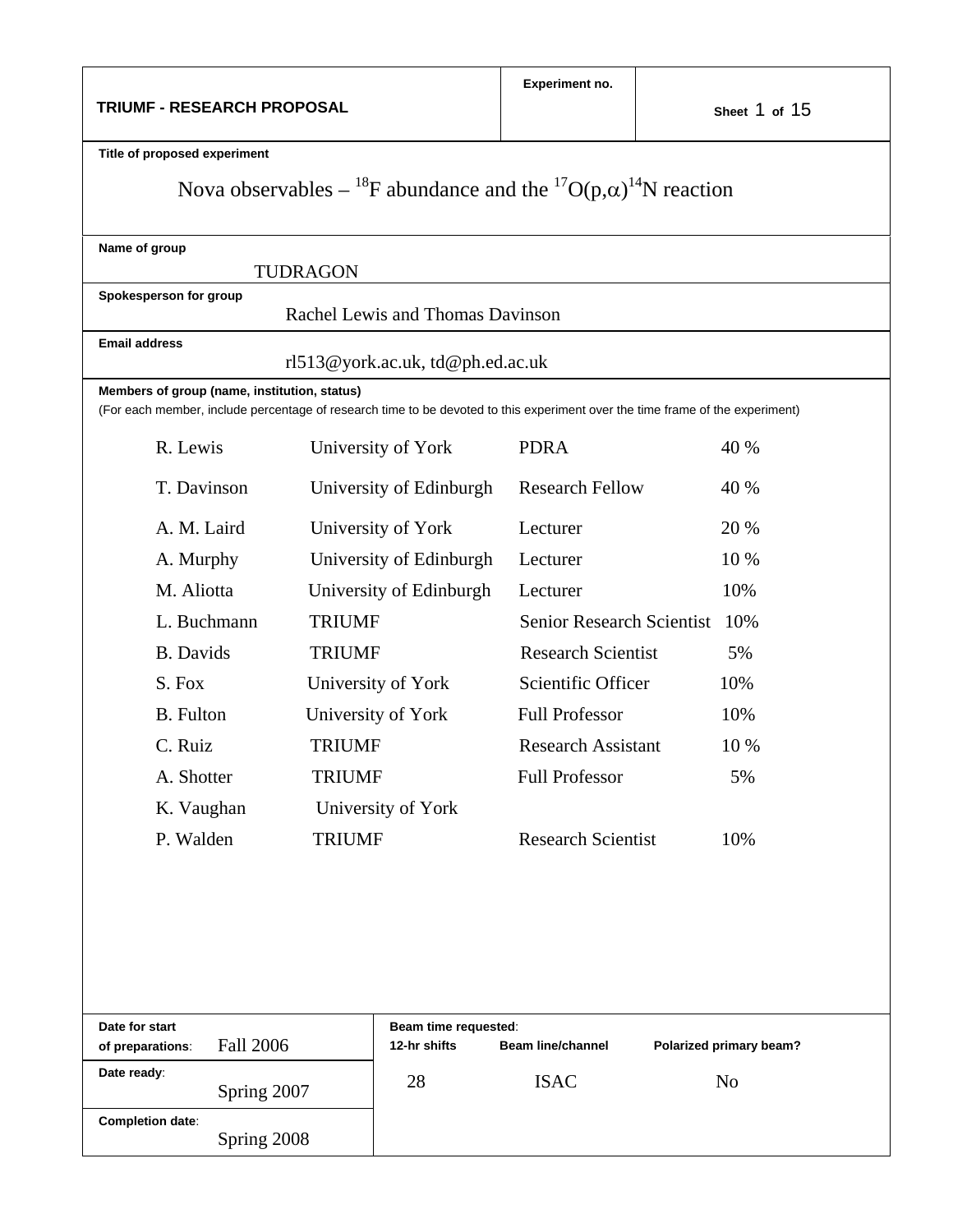| <b>SUMMARY</b> | Sheet 2 of 15 |
|----------------|---------------|
|                |               |

Do not exceed one page.

The observation of gamma rays from nova outbursts will provide theorists with a unique opportunity to test the predictions of current models. Assuming that the nuclear reaction rates are sufficiently well known, such observational data would allow the underlying hydrodynamics of these models to be put to the test. The launch of the INTEGRAL satellite (aimed at making these observations) emphasises the current need for improved information on the relevant nuclear reaction rates.

The decay of  $^{18}F$  is the major source of gamma rays of 511 keV (and below) from novae. Consequently, it is important to know the final abundance of  $^{18}F$  synthesized during such an event in order to constrain nova models. Moreover, the distance from which these gamma rays could be detected, and thus the expected number of novae that could be observed in this fashion, also relies on such information.

The final abundance of both  $^{18}F$  and the rarest stable oxygen isotope  $^{17}O$  depend strongly on the ratio between the (p,α) and (p,γ) reactions on <sup>17</sup>O, since the (p,α) reaction competes with the (p,γ) reaction, thereby reducing the rate of <sup>18</sup>F production. Improved information on this ratio at nova temperatures will allow for better estimates of the limiting distance over which we would expect to observe these gamma emissions.

This proposal describes our intention to measure the  ${}^{17}O(p,\alpha){}^{14}N$  reaction in the region of the astrophysically important 183 keV resonance. Silicon strip detectors will be used in the DRAGON windowless gas target to measure, in coincidence, the reaction products from an  $17$ O beam impinging on a hydrogen gas target. This measurement is complementary to the accepted DRAGON proposal E1076 which will measure radiative proton capture on  $^{17}O$ .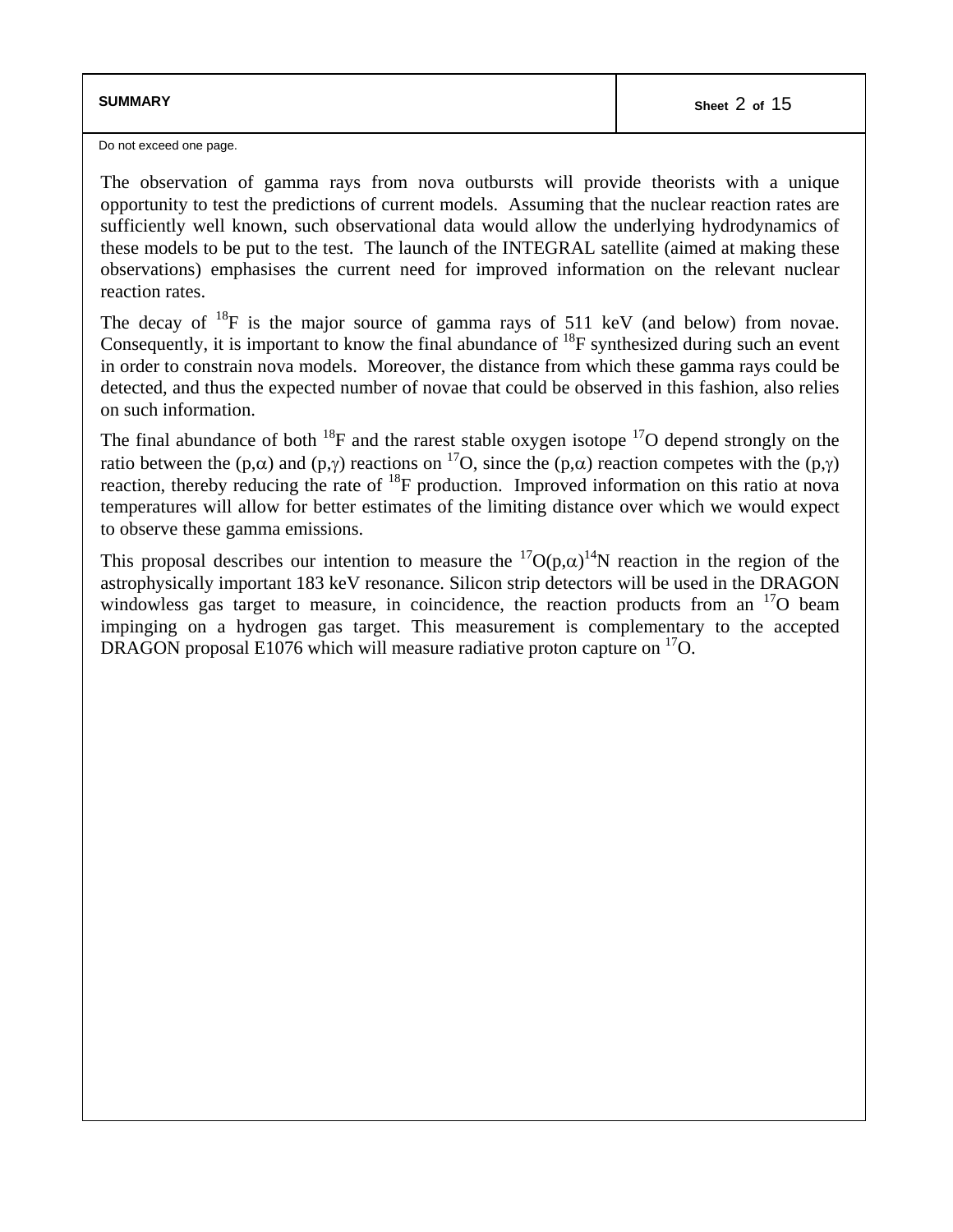| <b>BEAM and SUPPORT REQUIREMENTS</b>                                                                                                                                                                                                          | Sheet 3 of 15 |  |  |  |
|-----------------------------------------------------------------------------------------------------------------------------------------------------------------------------------------------------------------------------------------------|---------------|--|--|--|
| <b>Experimental area</b>                                                                                                                                                                                                                      |               |  |  |  |
| ISAC1 – HE, DRAGON                                                                                                                                                                                                                            |               |  |  |  |
| Primary beam and target (energy, energy spread, intensity, pulse characteristics, emittance)                                                                                                                                                  |               |  |  |  |
| $17$ O, 197 $keV/u$<br>Intensity at the DRAGON of $5\times10^{10}$ pps.                                                                                                                                                                       |               |  |  |  |
| Secondary channel                                                                                                                                                                                                                             |               |  |  |  |
| None                                                                                                                                                                                                                                          |               |  |  |  |
| Secondary beam (particle type, momentum range, momentum bite, solid angle, spot size, emittance, intensity, beam purity, target,<br>special characteristics)                                                                                  |               |  |  |  |
| None                                                                                                                                                                                                                                          |               |  |  |  |
| <b>TRIUMF SUPPORT:</b><br>Summarize all equipment and technical support to be provided by TRIUMF. If new equipment is required, provide cost estimates.<br>NOTE: Technical Review Forms must also be provided before allocation of beam time. |               |  |  |  |
| <sup>17</sup> O bunched beam production.<br>Operational support of DRAGON gas target<br>Support from DAQ and controls groups                                                                                                                  |               |  |  |  |
|                                                                                                                                                                                                                                               |               |  |  |  |
| <b>NON-TRIUMF SUPPORT:</b><br>Summarize the expected sources of funding for the experiment.<br>Identify major capital items and their costs that will be provided from these funds.                                                           |               |  |  |  |
| <b>DRAGON</b>                                                                                                                                                                                                                                 |               |  |  |  |
| TUDA electronics and detectors, as well as some manpower, will be provided by the Universities of<br>York and Edinburgh.                                                                                                                      |               |  |  |  |
| Support of Canadian participants by NSERC project grants                                                                                                                                                                                      |               |  |  |  |
|                                                                                                                                                                                                                                               |               |  |  |  |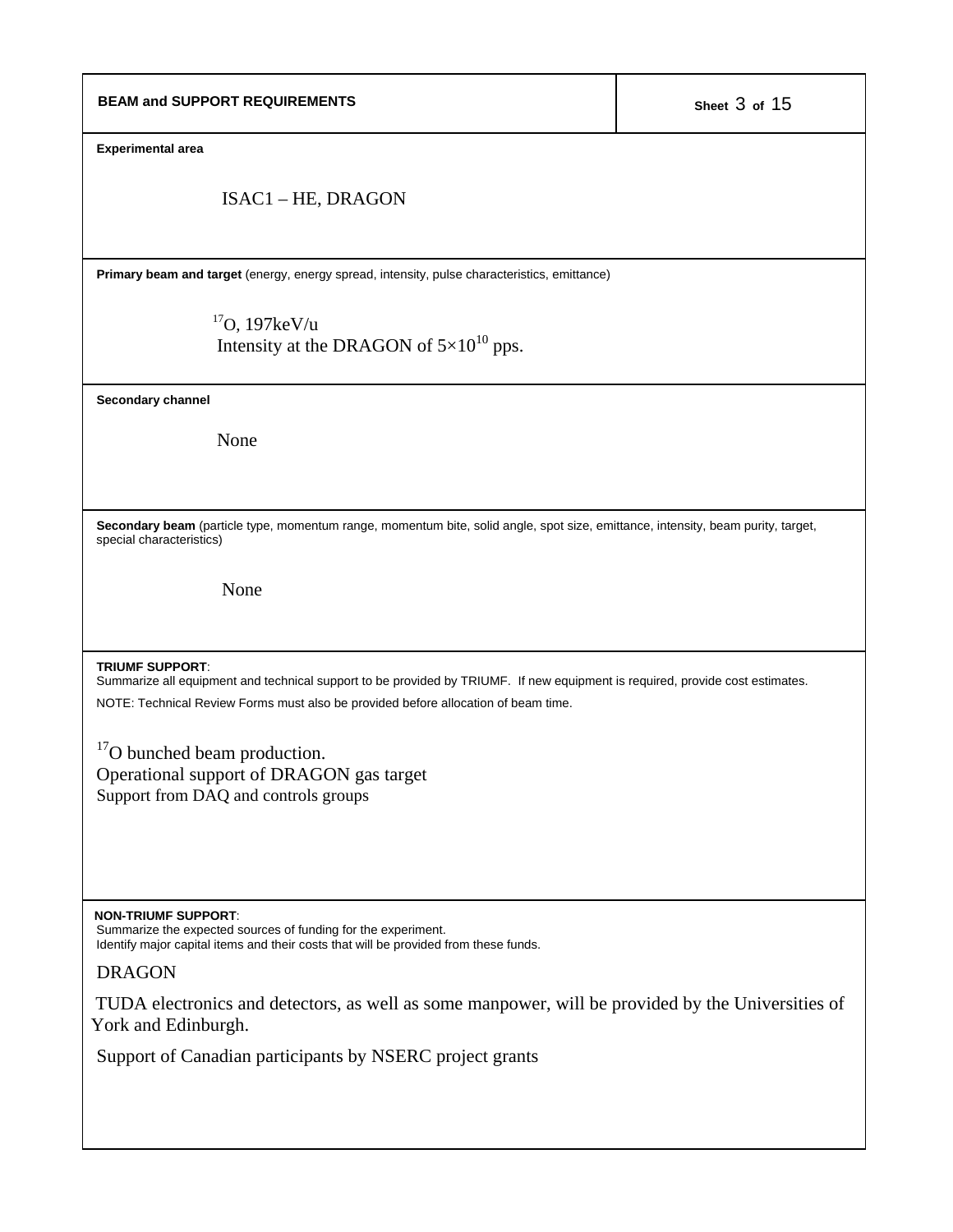Summarize possible hazards associated with the experimental apparatus, precautions to be taken, and other matters that should be brought to the notice of the Safety Officer. Details must be provided separately in a safety report to be prepared by the spokesperson under the guidance of the Safety Report Guide available from the Science Division Office.

This experiment does not introduce any additional safety hazards beyond those covered under normal operation of the DRAGON and TUDA facilities. Safety procedures for the operation of the DRAGON and TUDA facilities have been developed and approved.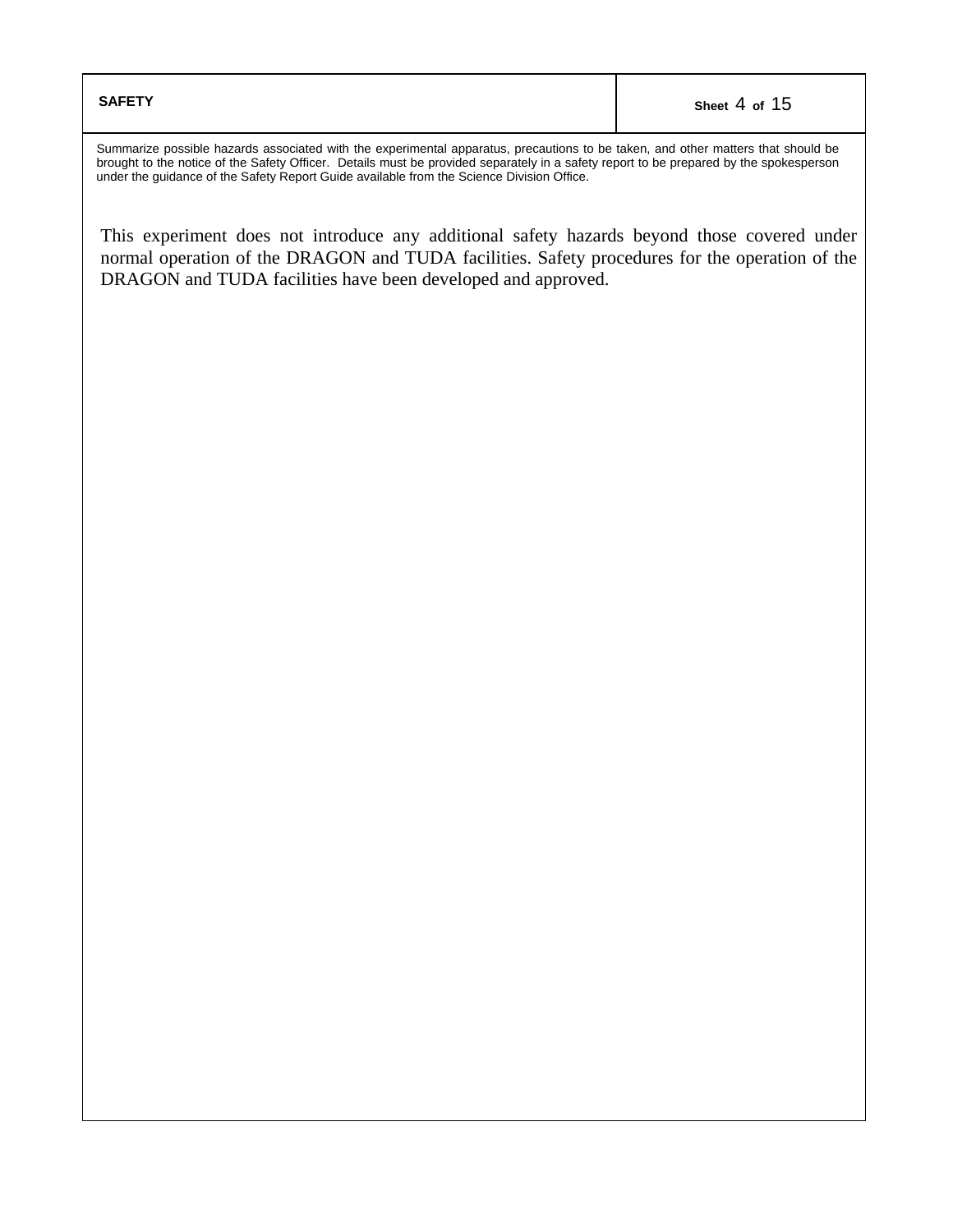### **1 Astrophysical motivation**

In addition to the generation of significant amounts of energy, nova outbursts are responsible for the synthesis of many proton-rich nuclides. In order to model the contribution to the interstellar medium of such outbursts, accurate information is needed on the reaction rates that play a role in these events. Direct tests of such models can be provided by the observation of gamma rays originating from nova ejecta. Measured gamma fluxes would provide observational constraints on the final abundances of certain nuclides and thus on the underlying models, assuming that the relevant reaction rates are sufficiently well known. The observation of <sup>22</sup>Na, which, via its decay to an excited state in <sup>22</sup>Ne, is responsible for a characteristic gamma ray of 1.275 MeV, could be used in this context. Several successful studies have been performed at TRIUMF using the DRAGON [1] and TUDA [2] facilities to gain much needed data on the reactions determining the final abundance of  $^{22}$ Na.

Another important nuclide in this context is  $^{18}F$ . This nuclide is thought to be the most significant source of gamma rays at energies of 511 keV and below [3]. These gamma rays dominate the gamma flux during the first few hours after an outburst.  $^{18}F$  is considered the main contributor since it is produced in relatively high abundances and its half life (109.8 min) is such that the decay positrons are emitted after the expanding envelope becomes transparent to gamma rays.

The distance from which these gammas can be observed is determined by the amount of  $^{18}F$ synthesised during the outburst. In turn, the final abundance of  $^{18}$ F depends upon the relative rates of the processes that produce and destroy it. In novae, <sup>18</sup>F is produced mainly by the decay of <sup>18</sup>Ne or by the <sup>17</sup>O(p, $\gamma$ )<sup>18</sup>F reaction while its destruction is via the <sup>18</sup>F(p, $\alpha$ )<sup>15</sup>O and <sup>18</sup> $F(p,\gamma)$ <sup>19</sup>Ne reactions. The influence of these two reactions has been investigated by Coc *et al.* [3] who concluded that in the relevant temperature regime the rates of these reactions remain uncertain, emphasising the need for additional experimental information on both these reactions as well as on the <sup>17</sup>O(p, $\alpha$ )<sup>14</sup>N /<sup>17</sup>O(p, $\gamma$ )<sup>18</sup>F ratio. A recent sensitivity study by Iliadis et al. [4] showed that the amount of  $^{18}F$  can vary significantly, depending on the relative rates of the <sup>17</sup>O(p, $\alpha$ )<sup>14</sup>N and <sup>17</sup>O(p, $\gamma$ )<sup>18</sup>F reactions.

The <sup>18</sup> $F(p,\alpha)$ <sup>15</sup>O and <sup>17</sup>O(p, $\gamma$ )<sup>18</sup>F reactions are already the focus of accepted ISAC proposals and so the current proposal focuses on the <sup>17</sup>O( $p,\alpha$ )<sup>14</sup>N reaction.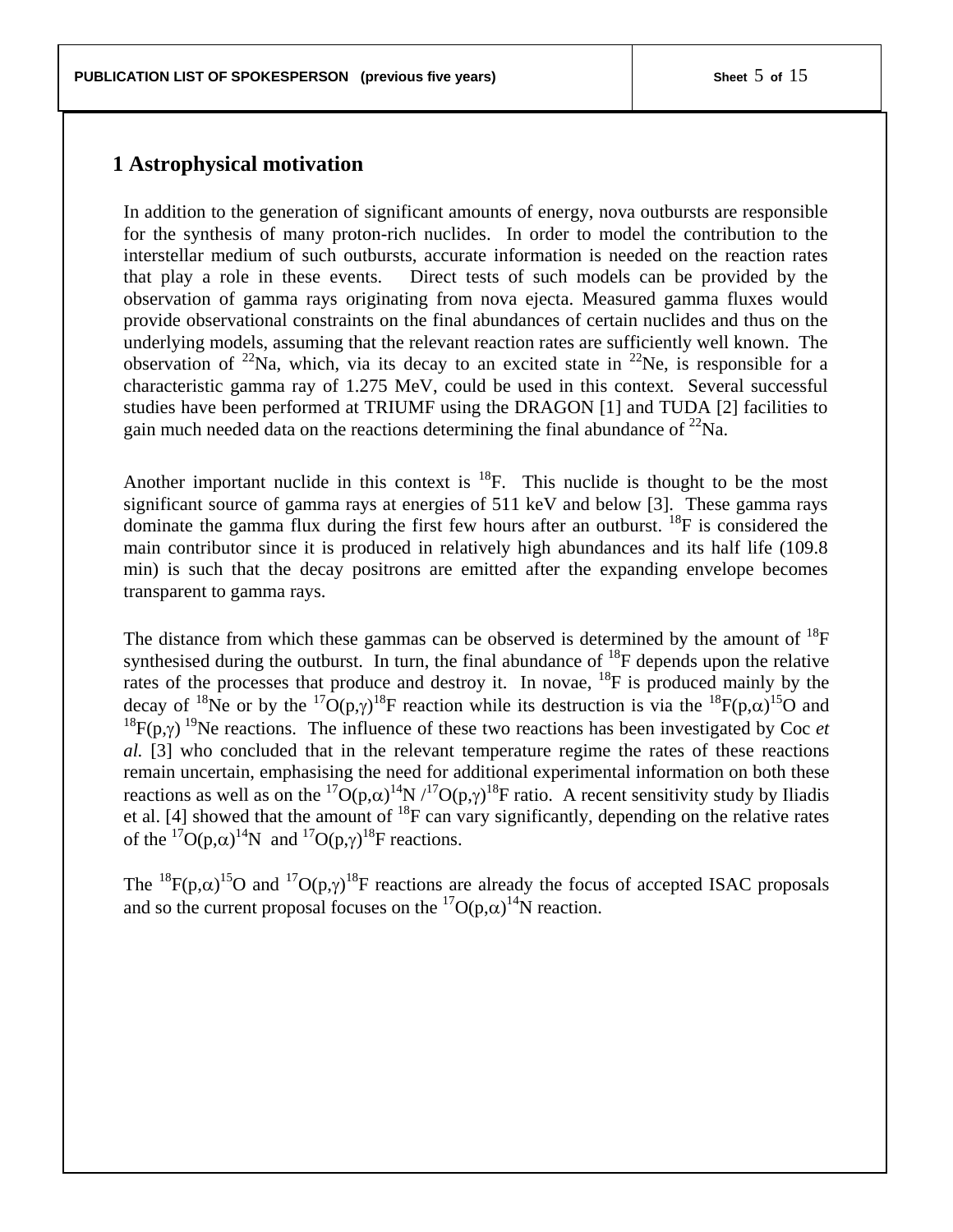

Figure 1: The HCNO cycle. The production and destruction reactions of <sup>17</sup>O are highlighted in bold.

# **2 Current status**

The measurement of a previously unknown resonance in the  ${}^{17}O(p,\alpha){}^{14}N$  reaction has recently been reported by Chafa et al. [5]. The location of the new resonance is shown in Figure 2. This new resonance at 183 keV lies in the energy region relevant to novae and significantly changes the <sup>17</sup>O(p, $\alpha$ )<sup>14</sup>N /<sup>17</sup>O(p, $\gamma$ )<sup>18</sup>F reaction rate ratio as shown in Figure 3. The astrophysical implications of the new ratio were found to be as follows: a reduction in the final  $^{17}O$ abundance by a factor of 2.4, and a corresponding reduction in the  $^{18}$ F abundance by a factor of 2.9. This results in a reduction of the detectability distance of novae by a factor of 1.7, with respect to values reported in [6].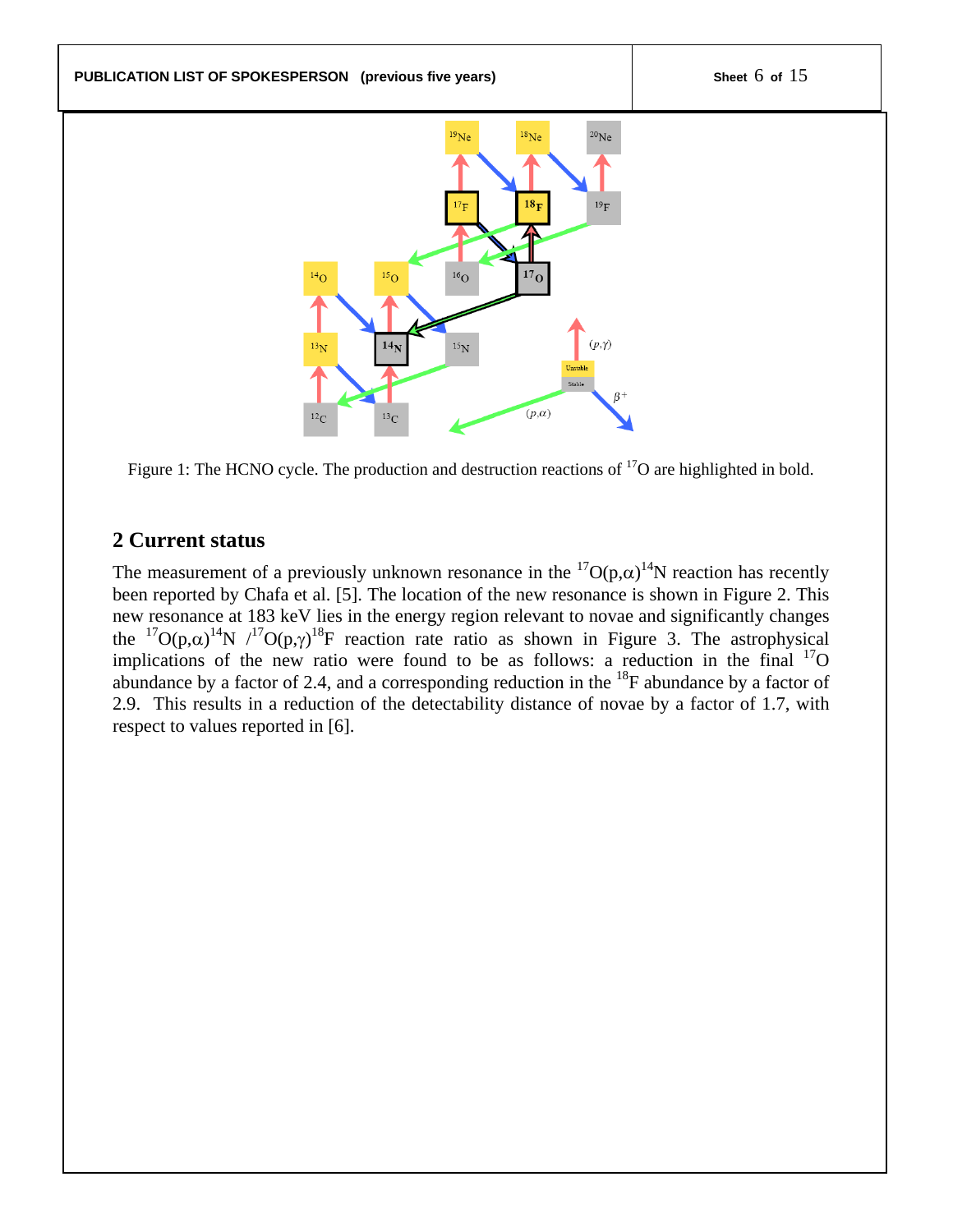**PUBLICATION LIST OF SPOKESPERSON** (previous five years) Sheet 7 of 15



Figure 2: Energy level diagram for <sup>18</sup>F. Gamow window is shown for three different temperatures. Figure from Jonty.



Figure 3: The ratio of the <sup>17</sup>O(p, $\alpha$ )<sup>14</sup>N and <sup>17</sup>O(p, $\gamma$ )<sup>18</sup>F reaction rates, taken from Chafa [5]. This shows the ratio from Chafa [5] (solid line), Angulo [6] (dashed line) and Fox [7] (dotdashed line).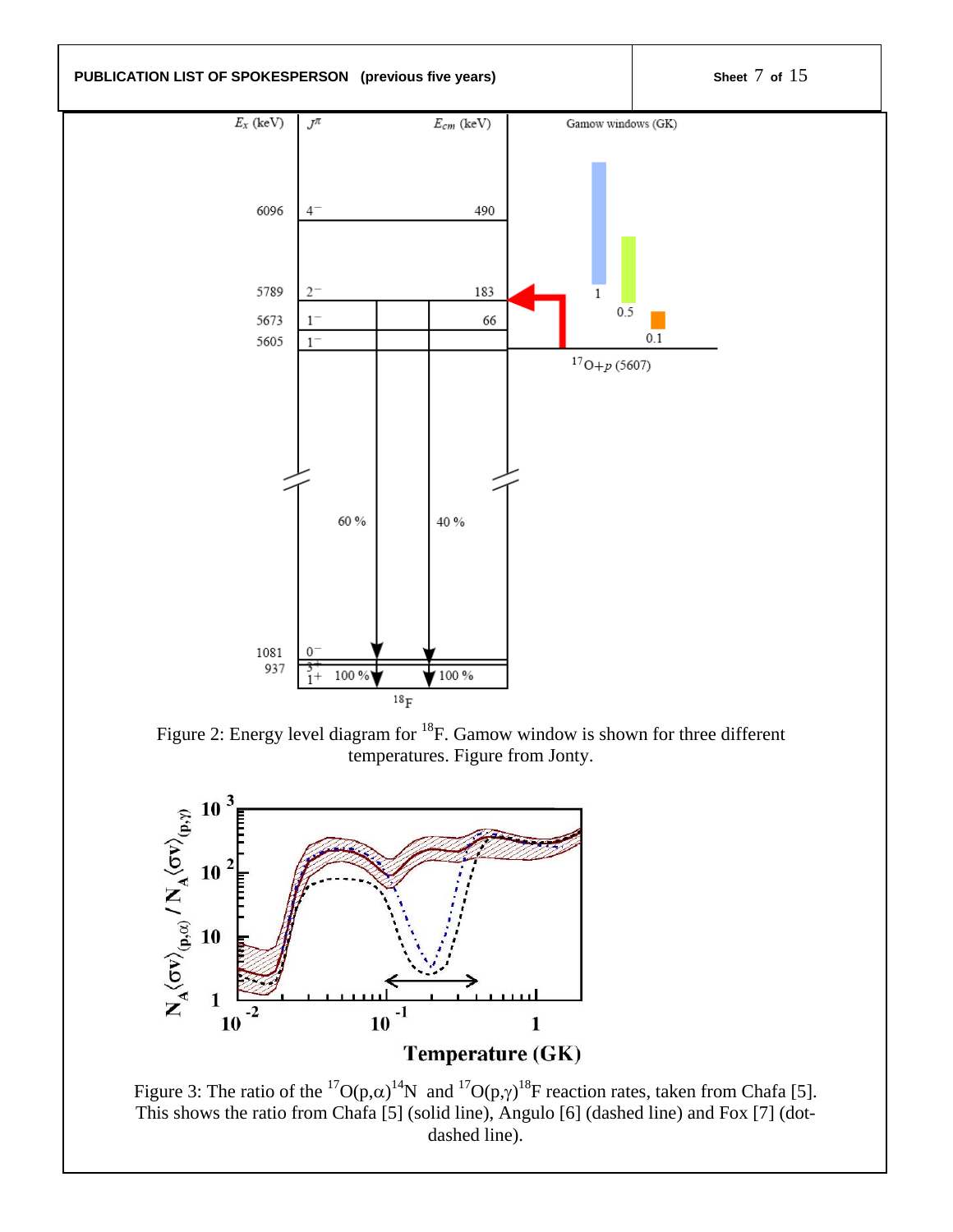Chafa et al. [5] used a proton beam of 60–90 µA and a water-cooled target to investigate the strength of the 183 keV resonance. Targets were made from 0.3 mm thick Ta sheets which were ion implanted with <sup>17</sup>O and <sup>18</sup>O beams. Reaction products were detected in four silicon detectors with active areas of 3 cm<sup>2</sup> at 105, 120, 135 and 150 degrees, at a distance of 14 cm from the target. A 2-mm aluminized Mylar foil was placed in front of the detectors to protect them from an intense flux of elastically-scattered protons. The resonance strength was found to be  $\omega_{\text{p}\alpha} = 1.6 \pm$ 0.2 meV.

It is proposed that an independent measurement of this resonance is timely for several reasons. Firstly, Figure 3 shows that the  ${}^{17}O(p,\alpha){}^{14}N$  / ${}^{17}O(p,\gamma){}^{18}F$  reaction rate ratio is strongly affected by the new resonance and thus an independent measurement is extremely desirable. The proposed technique is in inverse rather than direct kinematics and uses a gas rather than a solid target. Secondly, because it is planned to measure the  ${}^{17}O(p,\gamma){}^{18}F$  rate at DRAGON in inverse kinematics, a measurement of the  ${}^{17}O(p,\alpha){}^{14}N$  using a similar technique will minimise the effect of possible systematic errors, since uncertainities due to target thickness or beam current can be factored out when determining the reaction rate ratio. Previous measurements of the  $(p, \alpha)$  and  $(p, \gamma)$  rates have been independent, and are therefore more difficult to compare, so performing these experiments at the same facility represents a new opportunity.

# **3 The experimental technique**

We propose to measure the 183 keV resonance strength of the  $17O(p,a)$  reaction in inverse kinematics using an 17O beam. The experimental setup will use a combination of the DRAGON gas target together with the TUDA detectors and electronics.

This measurement requires the development of a high intensity  $17$ O beam, as detailed in the DRAGON E1076 proposal. The beam will be delivered to the DRAGON windowless gas target, and its intensity and position will be monitored using the existing Faraday cups and profile monitors. A new gas target box will be constructed to accommodate silicon barrel and annular detectors as well as the required vacuum feedthroughs for signals from the silicon detectors. The BGO array will not be required for this measurement and so can be pulled away from the target box on their cradles, thereby allowing sufficient space for the new target box. The forward annular detectors will cover 8-23 degrees in the laboratory (measured from the centre of the target), measuring 75% of the emitted  $14N$  assuming an isotropic distribution in the centre of mass. (The elastically scattered  $17$ O have a maximum angle of 3.4 degrees and so will not be detected.) The barrel detectors will cover 25-100 degrees in the laboratory to measure the alphas. The recoiling protons have sufficiently different energies in the barrel detector for them to be cleanly distinguished from the alphas. There is some overlap in energy between the <sup>14</sup>N and alphas in the annular detector but these can be separated by using time of flight with respect to the pulsed beam. The overall efficiency for detection of both  $^{14}N$  and alphas is approximately 60%. The angular range of the proposed detector configuration is indicated in figure 4.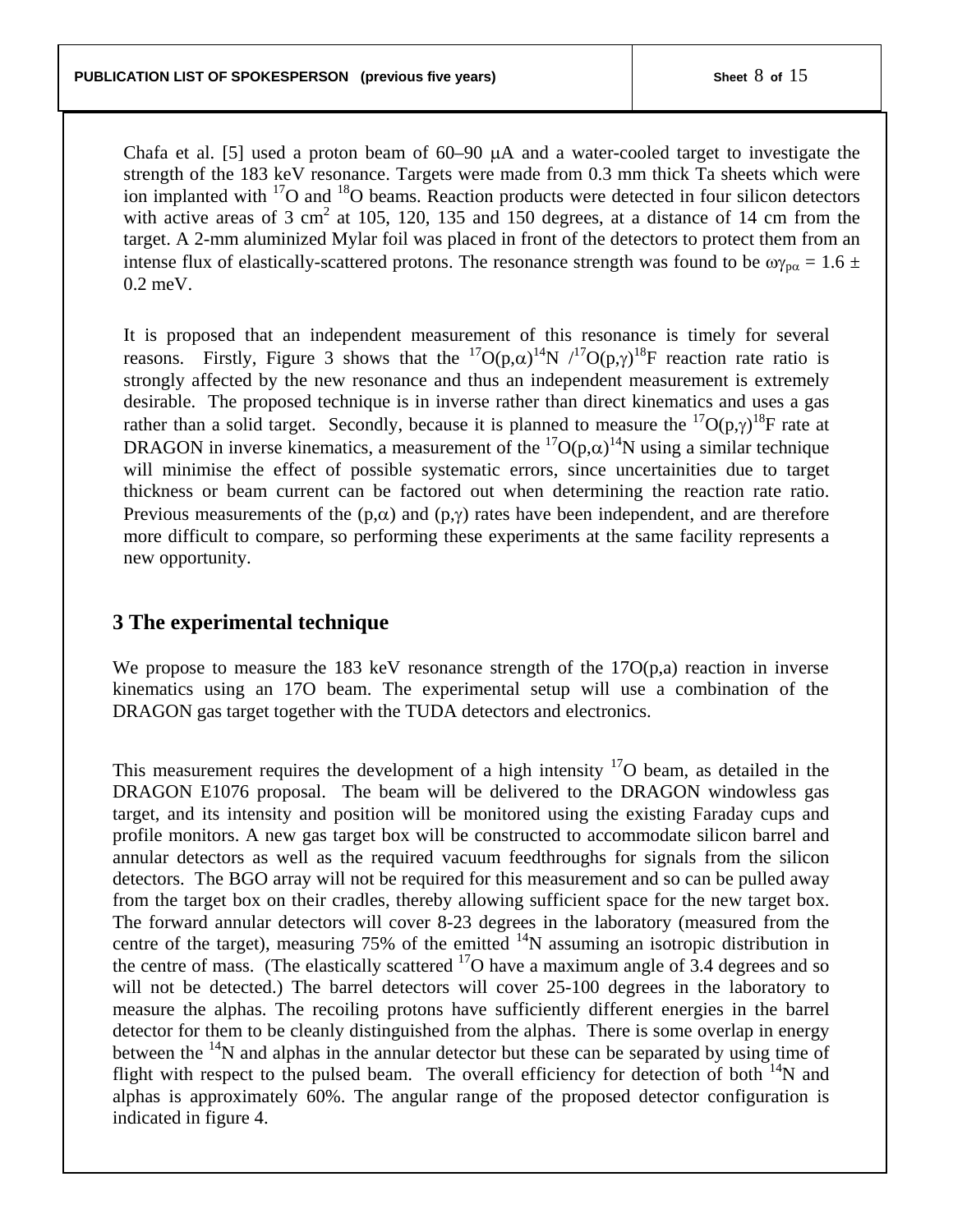

Figure 4: The angular distribution of 14N and alphas in the lab. The proposed angular limits of the silicon detectors are indicated.

From the thick target yield, Y, the resonance strength,  $\omega_{p\alpha}$ , can be obtained. The two quantities are related in the following way:

$$
Y = \frac{\lambda^2}{2\epsilon} \frac{m_{17} + m_p}{m_p} \omega \gamma_{p\alpha}
$$

In this equation,  $\lambda$  is the de Broglie wavelength and m<sub>17</sub> the mass of the projectile <sup>17</sup>O, m<sub>p</sub> the mass of the target proton and ε the stopping power of the projectile in the target in the laboratory system. Therefore, with a measurement of the thick target yield, and knowledge of the stopping power of the projectile in the target (which can be measured in the experiment), the resonance strength can be found, which in turn is directly proportional to the stellar reaction rate.

The proposed experimental configuration covers approximately 80% of the angular range of the emitted particles. To determine the contribution from the rest of the angular range, an angular distribution will be calculated from the coincidence data and a Legendre polynomial will be fitted. The corrected yield will then be used to determine the resonance strength.

The main uncertainties are expected to come from the target thickness, beam intensity and the actual detector efficiency. As the required parameter is the ratio of the  $(p,\alpha)/(p,\gamma)$  reaction rates, the effects of uncertainties in the target thickness and beam current should largely be factored out due to the similarities between this experiment and the  $(p, \gamma)$  reaction experiment.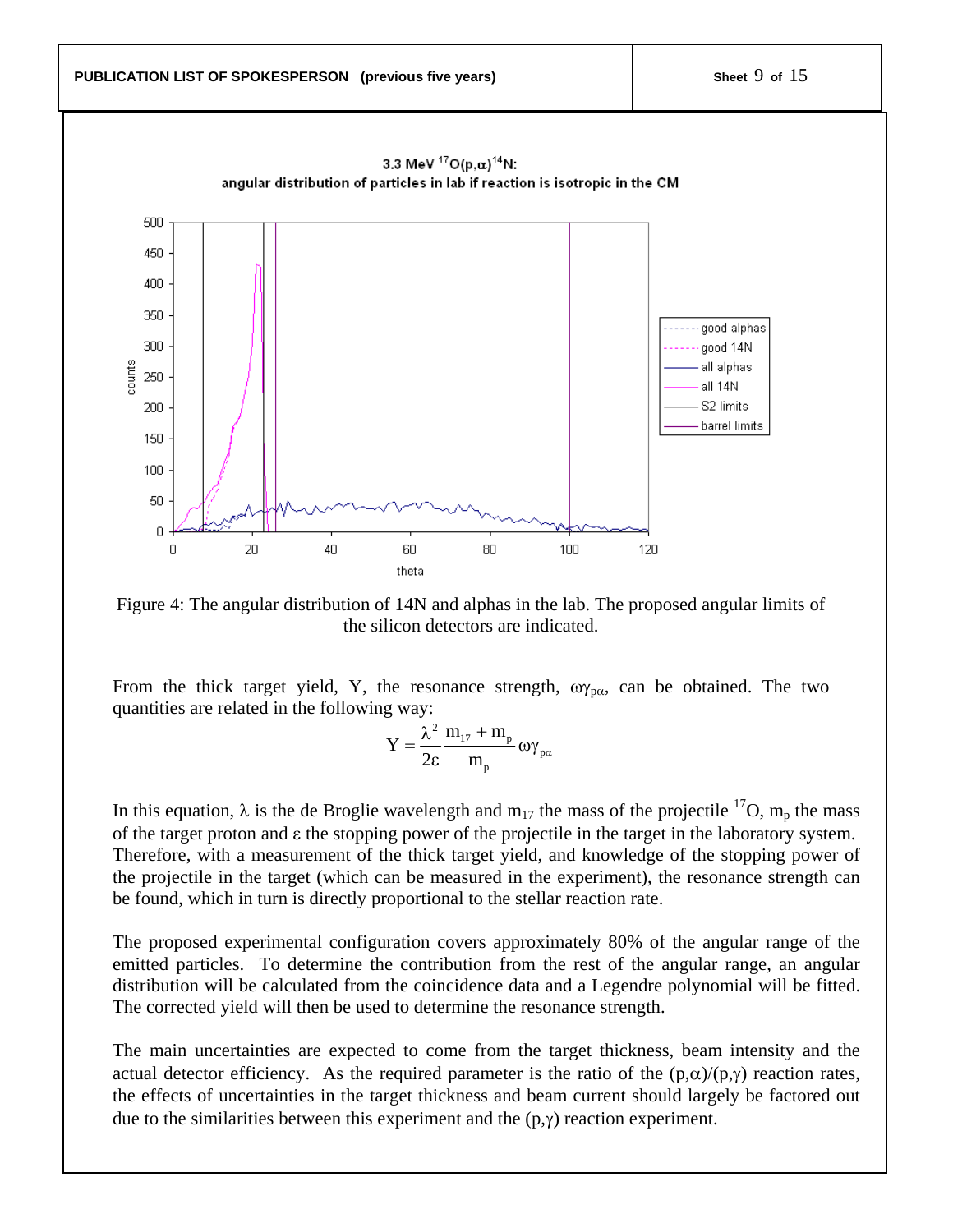The proposed experiment uses a technique that is significantly different from that of the previous measurement [5] in several ways, thereby providing a sufficiently independent determination of the strength of the 183 keV resonance. The previous measurement used direct kinematics, whereas we will use inverse kinematics and will therefore have a very narrow forward cone of scattered beam, permitting us to put detectors at a wide range of angles forward and backward, whereas they use only four detectors at backward angles. In addition, they used a solid target implanted with the desired species, and therefore subject to large backgrounds from reactions on the target substrate, as well as energy loss through the target, whereas we use a high-purity windowless gas target, and will therefore have fewer background reactions to separate from the desired reaction products.

# **4 Beam request**

This request is based on the calculation of the expected yield based on the following assumptions: a beam intensity of  $5\times10^{10}$  pps; target pressure of 4.5 Torr; cross-sections based on the results of Chafa [5]; total detection efficiency of 60%. Two shifts are requested for testing detectors in the Dragon gas target, weeks or months before beginning the experiment proper. In addition, measurements with two beam energies near the resonance energy (shifting the location of the resonance through the target chamber) will be made, in order to test the systematic uncertainties of the experiment.

Requested beam time:

|                                                          | Shifts        |
|----------------------------------------------------------|---------------|
| Detector testing (to be scheduled before the experiment) |               |
| Resonance measurement 1                                  | 8             |
| Resonance measurement 2                                  |               |
| Off resonance measurement                                |               |
| Beam energy changes and contingency                      | $\mathcal{D}$ |
|                                                          |               |
| $\Gamma$ otal                                            |               |

## **5 Readiness**

The proposed experimental setup requires the manufacturing of a new target box for the DRAGON facility. This can begin at once if this proposal is accepted and is estimated to take 6 months. In addition the silicon barrel detectors will need to be purchased. Funds exist for this and the estimated delivery time is 6 months.

Bearing these factors in mind, it is expected that the set up will be ready shortly after the new OLIS ECR is installed and tested.

## **6 Future directions**

The current proposal is similar in aims to the previously accepted  ${}^{18}F(p,\alpha){}^{15}O$  TUDA proposal, which is awaiting the development of the radioactive  $^{18}$ F beam. Therefore a measurement of the  $(p,\alpha)$  reaction on <sup>17</sup>O should provide useful information on this technique and highlight possible benefits or drawbacks of the current experimental configuration compared to that proposed for the  ${}^{18}F(p,\alpha){}^{15}O$  measurement.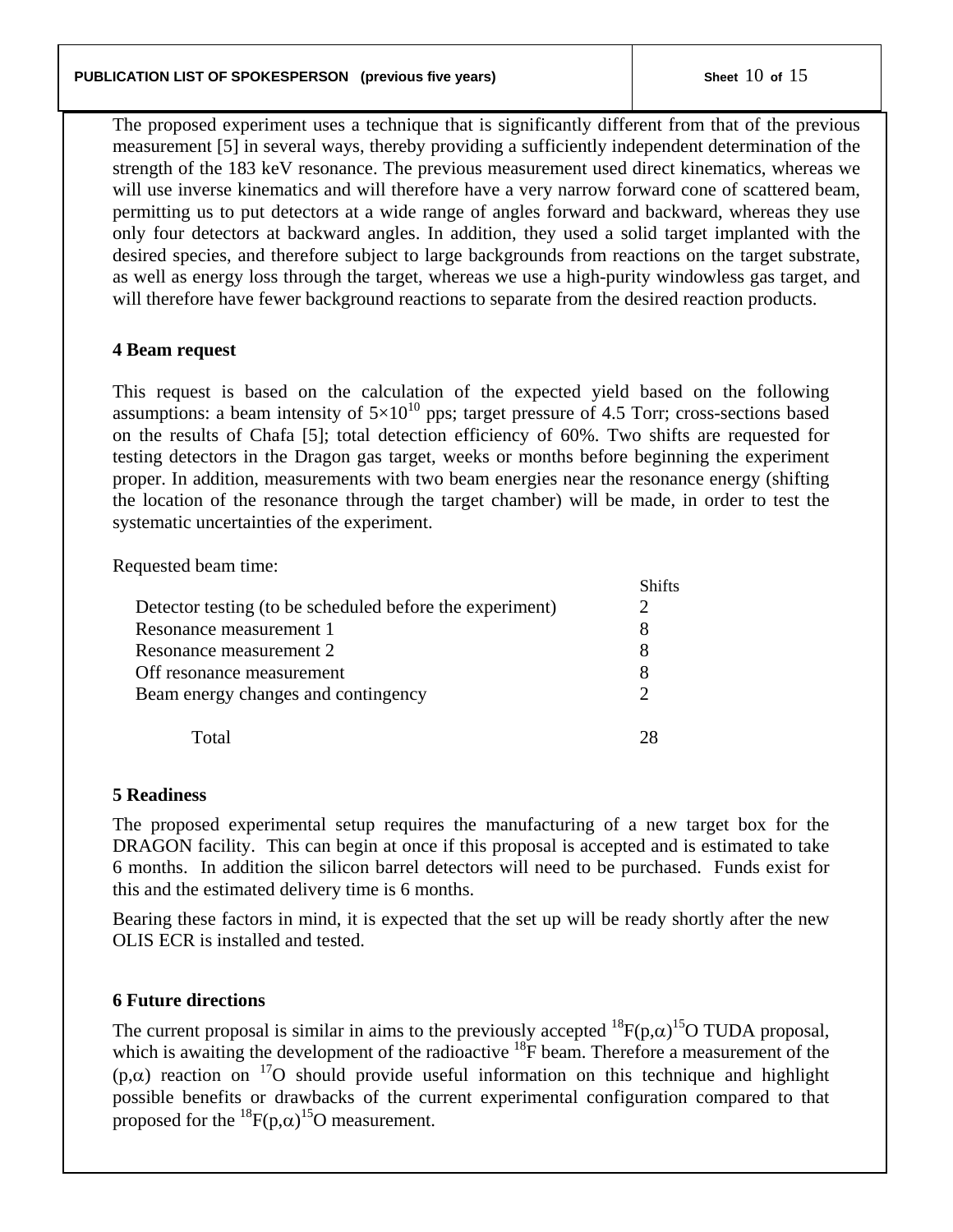### **7 References**

- [1] S. Bishop *et al.,* Phys. Rev. Lett. **90** (2003) 162501
- [2] C. Ruiz *et al.,* Phys. Rev. **C 65** (2002) 042801(R)
- [3] A. Coc *et al.,* Astro. Astrophys. **357** (2000) 561
- [4] C. Iliadis *et al.,* Astro. J. Supp. **142** (2002) 105.
- [5] A. Chafa *et al*., Phys. Rev. Lett. **95** (2005) 031101; Erratum: Phys. Rev. Lett. **96** (2006)019902
- [6] C. Angulo *et al*., Nucl. Phys. **A656** (1999) 3
- [7] C. Fox *et al*., Phys. Rev. **C71** (2005) 055801

### *Publications*

Murphy, AS; Aliotta, M; Davinson, T et al. 2006. Level structure of Mg-21: Nuclear and astrophysical implications. /PHYSICAL REVIEW C/ 73 (3): doi:.

Vanderbist, F; Leleux, P; Angulo, C et al. 2006. A first experimental approach to the O-15+alpha elastic scattering. /EUROPEAN PHYSICAL JOURNAL A/ 27 (2): 183-186.

Kurcewicz, J; Liu, Z; Pfutzner, M et al. 2006. Production cross-sections of protactinium and thorium isotopes produced in fragmentation of U-238 at 1A GeV. /NUCLEAR PHYSICS A/ 767: 1-12.

Casarejos, E; Angulo, C; Woods, PJ et al. 2006. Low-lying states in the unbound N-11 nucleus. /PHYSICAL REVIEW C/ 73 (1): doi:.

Kakuee, OR; Alvarez, MAG; Andres, MV et al. 2006. Long range absorption in the scattering of He-6 on Pb-208 and Au-197 at 27 MeV. /NUCLEAR PHYSICS A/ 765  $(3-4)$ : 294-306.

Robinson, AP; Davids, CN; Seweryniak, D et al. 2005. Recoil decay tagging study of Tm-146. /EUROPEAN PHYSICAL JOURNAL A/ 25: 155-157, Suppl. 1.

Seweryniak, D; Davids, CN; Robinson, A et al. 2005. Particle-core coupling in. the transitional proton emitters Tm-145,Tm-146,Tm-147. /EUROPEAN PHYSICAL JOURNAL A/ 25: 159-160, Suppl. 1.

Scheit, H; Niedermaier, O; Bildstein, V et al. 2005. Coulomb excitation of neutronrich beams at REX-ISOLDE. /EUROPEAN PHYSICAL JOURNAL A/ 25: 397-402, Suppl. 1.

Seweryniak, D; Davids, CN; Robinson, A et al. 2005. Proton decay: spectroscopic probe beyond the proton drip line. /JOURNAL OF PHYSICS G-NUCLEAR AND PARTICLE PHYSICS/ 31 (10): S1503-S1508, Sp. Iss. SI.

Jenkins, DG; Lister, CJ; Carpenter, MP et al. 2005. Mirror energy differences in the A=31 mirror nuclei, S-31 and P-31, and their significance in electromagnetic spin-orbit splitting. /PHYSICAL REVIEW C/ 72 (3): doi:.

Smirnov, D; Aksouh, F; Dean, S et al. 2005. Application of a thin double-sided microstrip detector for the registration of beta-delayed charge particles: The He-6 beta decay into the two-body continuum of Li-6. /NUCLEAR INSTRUMENTS & METHODS IN PHYSICS RESEARCH SECTION A-ACCELERATORS SPECTROMETERS DETECTORS AND ASSOCIATED EQUIPMENT/ 547 (2-3): 480-489.

Liu, Z; Kurcewicz, J; Woods, PJ et al. 2005. Decay spectroscopy of suburanium isotopes following projectile fragmentation of U-238 at 1 GeV/u. /NUCLEAR INSTRUMENTS & METHODS IN PHYSICS RESEARCH SECTION A-ACCELERATORS SPECTROMETERS DETECTORS AND ASSOCIATED EQUIPMENT/ 543 (2-3): 591-601.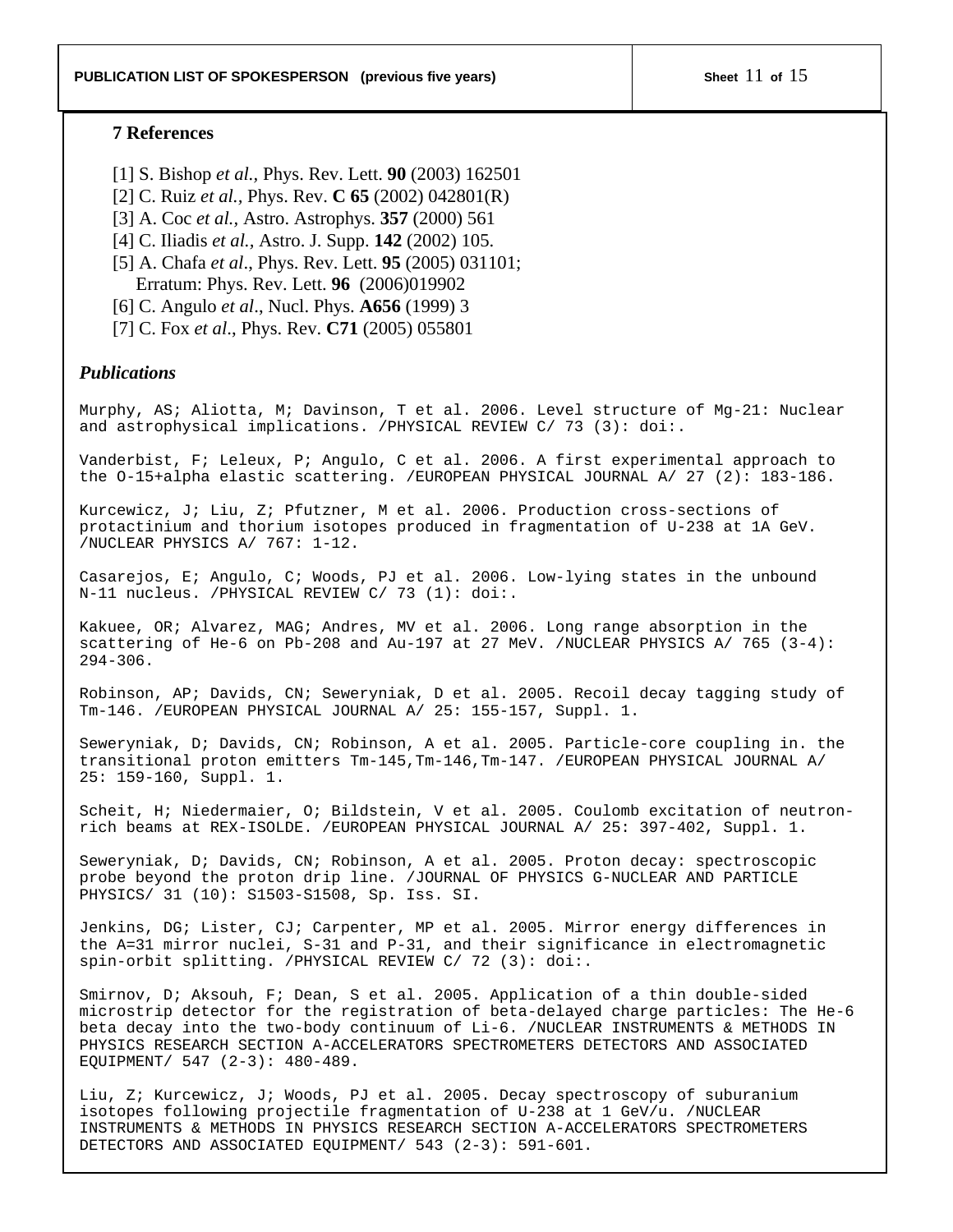#### **PUBLICATION LIST OF SPOKESPERSON** (previous five years) Sheet 12 of 15

Niedermaier, O; Scheit, H; Bildstein, V et al. 2005. "Safe" Coulomb excitation of Mg-30. /PHYSICAL REVIEW LETTERS/ 94 (17): doi:.

Milin, M; Zadro, M; Cherubini, S et al. 2005. Sequential decay reactions induced by a 18 MeV He-6 beam on Li-6 and Li-7. /NUCLEAR PHYSICS A/ 753 (3-4): 263-287.

Kozub, RL; Bardayan, DW; Batchelder, JC et al. 2005. New constraints on the F-18(p, alpha)O-15 rate in novae from the  $(d, p)$  reaction. /PHYSICAL REVIEW C/ 71  $(3)$ : doi:.

Ruiz, C; Davinson, T; Sarazin, F et al. 2005. Multichannel R-matrix analysis of elastic and inelastic resonances in the Na-21+p compound system. /PHYSICAL REVIEW  $C/ 71 (2): doi:$ 

Seweryniak, D; Woods, PJ; Carpenter, MP et al. 2005. Level structure of Mg-22: Implications for the Na-21(p,gamma)Mg-22 astrophysical reaction rate and for the Mg-22 mass. /PHYSICAL REVIEW LETTERS/ 94 (3): doi:.

Milin, M; Miljanic, D; Aliotta, M et al. 2004. Two-proton pickup reaction (He-6,Be-8) on C-12, O-16, and F-19. /PHYSICAL REVIEW C/ 70 (4): doi:.

Woods, PJ; Munro, P; Seweryniak, D et al. 2004. Proton decay of the highly deformed nucleus Tb-135. /PHYSICAL REVIEW C/ 69 (5): doi:.

Davis, NJ; Ward, RP; Rusek, K et al. 2004. Tensor analyzing powers for Li-7 induced transfer breakup reactions. /PHYSICAL REVIEW C/ 69 (6): doi:.

Seweryniak, D; Woods, PJ; Blank, B et al. 2004. Complete structure determination of the astrophysically important nucleus Na-20 below the proton threshold. /PHYSICS LETTERS B/ 590 (3-4): 170-175.

Di Pietro, A; Figuera, P; Amorini, F et al. 2004. Reactions induced by the halo nucleus He-6 at energies around the Coulomb barrier. /PHYSICAL REVIEW C/ 69 (4): doi:.

Davids, CN; Woods, PJ; Mahmud, H et al. 2004. Proton decay of the highly deformed odd-odd nucleus Eu-130. /PHYSICAL REVIEW C/ 69 (1): doi:.

Kakuee, OR; Rahighi, J; Sanchez-Benitez, AM et al. 2003. Elastic scattering of the halo nucleus He-6 from Pb-208 above the Coulomb barrier. /NUCLEAR PHYSICS A/ 728  $(3-4): 339-349.$ 

Di Pietro, A; Figuera, P; Amorini, F et al. 2003. Light-particle emission in the reaction He-6+Zn-64 around the Coulomb barrier. /EUROPHYSICS LETTERS/ 64 (3): 309- 315.

Kester, O; Sieber, T; Emhofer, S et al. 2003. Accelerated radioactive beams from REX-ISOLDE. /NUCLEAR INSTRUMENTS & METHODS IN PHYSICS RESEARCH SECTION B-BEAM INTERACTIONS WITH MATERIALS AND ATOMS/ 204: 20-30.

Seweryniak, D; Davids, CN; Heinz, A et al. 2003. Proton emitters: A laboratory for detailed nuclear structure studies beyond the drip line. /ACTA PHYSICA POLONICA B/ 34 (4): 2419-2428.

Raabe, R; Andreyev, A; Huyse, M et al. 2003. 2n-transfer contribution in the He-4(He-6,He-6)He-4 cross section at E-c.m.=11.6 MeV. /PHYSICAL REVIEW C/ 67 (4): doi:.

Angulo, C; Descouvemont, P; Couder, M et al. 2003. Spectroscopy of the proton drip line nucleus Na-19 by H-1 (Ne-18,p)Ne-18 elastic scattering. /NUCLEAR PHYSICS A/ 719: 201C-204C.

Angulo, C; Azzouz, M; Descouvemont, P; Tabacaru, G; Baye, D; Cogneau, M;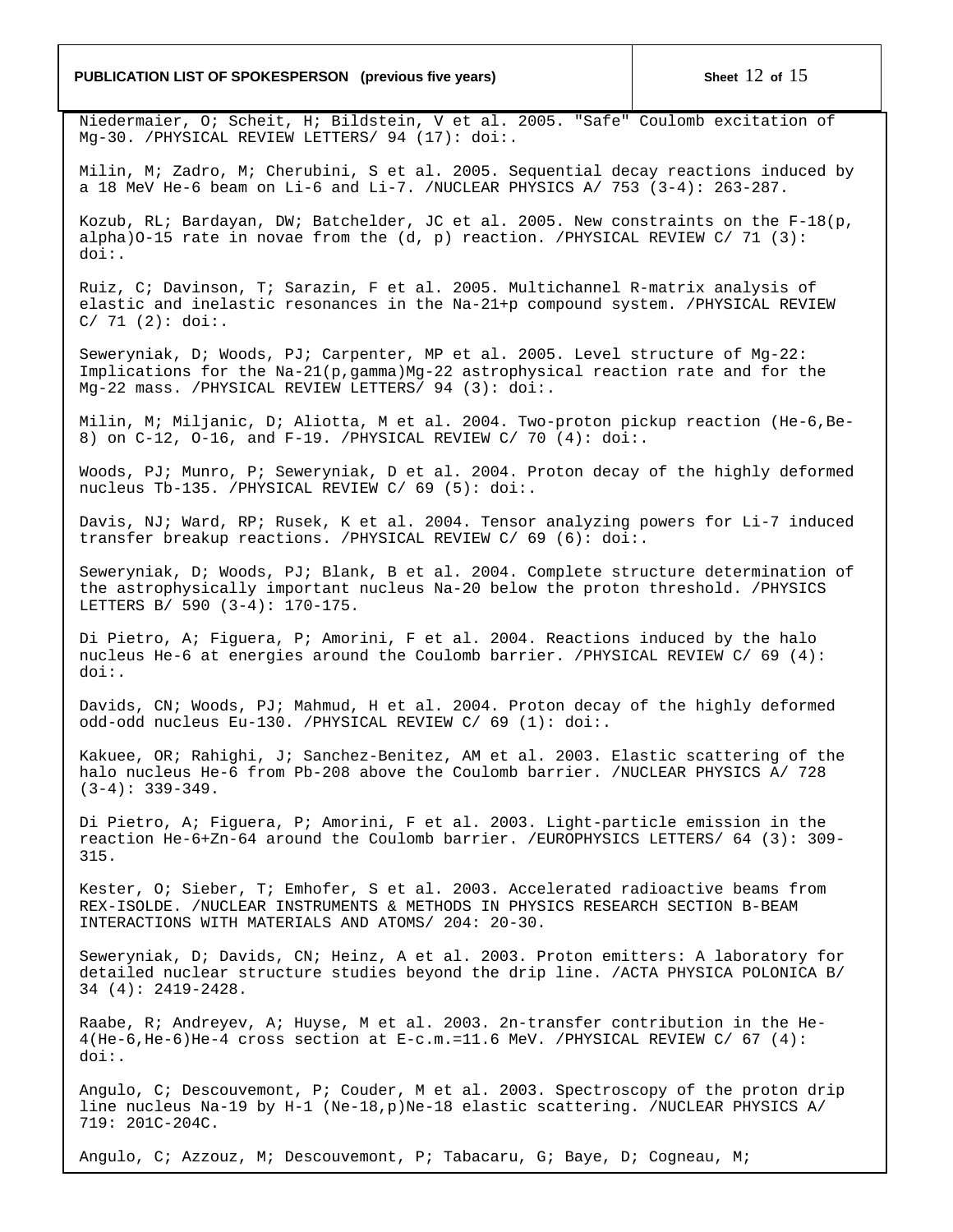### **PUBLICATION LIST OF SPOKESPERSON** (previous five years) Sheet 13 of 15

Coulder, M; Davinson, T; Di Pietro, A; Figuera, P; Gaelens, M; Leleux, P; Loiselet, A; Ninane, A; Santos, FD; Pizzone, RG; Ryckewaert, G; de Sereville, N; Vanderbist, F. 2003. Experimental determination of the Be-7+p scattering lengths. /NUCLEAR PHYSICS A/ 716: 211-229.

Angulo, C; Tabacaru, G; Couder, M; Gaelens, M; Leleux, P; Ninane, A; Vanderbist, F; Davinson, T; Woods, PJ; Schweitzer, JS; Achouri, NL; Angelique, JC; Berthoumieux, E; Santos, FD; Himpe, P; Descouvemont, P. 2003. Identification of a new low-lying state in the proton drip line nucleus Na-19. /PHYSICAL REVIEW C/ 67 (1): doi:.

Chow, JC; King, JD; Bateman, NPT; Boyd, RN; Buchmann, L; D'Auria, JM; Davinson, T; Dombsky, M; Gete, E; Giesen, U; Iliadis, C; Jackson, KP; Morton, AC; Powell, J; Shotter, A. 2002. beta-delayed particle decay of Ne-17 into p+alpha+C-12 through the isobaric analog state in F-17. /PHYSICAL REVIEW C/ 66 (6): doi:.

Bardayan, DW; Batchelder, JC; Blackmon, JC; Champagne, AE; Davinson, T; Fitzgerald, R; Hix, WR; Iliadis, C; Kozub, RL; Ma, Z; Parete-Koon, S; Parker, PD; Shu, N; Smith, MS; Woods, PJ. 2002. Strength of the F-18(p,alpha)O-15 resonance at E-c.m.=330 keV. /PHYSICAL REVIEW LETTERS/ 89 (26): doi:.

Groombridge, D; Shotter, AC; Bradfield-Smith, W; Cherubini, S; Davinson, T; Di Pietro, A; Gorres, J; Graulich, JS; Laird, AM; Leleux, P; Musumarra, A; Ninane, A; Ostrowski, AN; Rahighi, J; Schatz, H; Wiescher, M; Woods, PJ. 2002. Breakout from the hot CNO cycle via the Ne-18(alpha,p)Na-21 reaction. II. Extended energy range E-c.m.similar to 1.7-2.9 MeV. /PHYSICAL REVIEW C/ 66 (5): doi:.

Mahmud, H; Davids, CN; Woods, PJ; Davinson, T; Heinz, A; Ressler, JJ; Schmidt, K; Seweryniak, D; Shergur, J; Sonzogni, AA; Walters, WB. 2002. New results on proton emission from odd-odd nuclei. /EUROPEAN PHYSICAL JOURNAL A/ 15 (1-2): 85-87.

Laird, AM; Cherubini, S; Ostrowski, AN; Aliotta, M; Davinson, T; Di Pietro, A; Figuera, P; Galster, W; Graulich, JS; Groombridge, D; Hinnefeld, J; Lattuada, M; Leleux, P; Michel, L; Musumarra, A; Ninane, A; Pellegriti, MG; Shotter, AC; Spitaleri, C; Tumino, A; Vervier, J; Woods, P. 2002. Indirect study of the astrophysically important O-15(alpha,gamma)Ne-19 reaction through H-2(Ne-18,Ne-19)H-1. /PHYSICAL REVIEW  $C/ 66 (4):$  doi:.

Chromik, MJ; Thirolf, PG; Thoennessen, M; Brown, BA; Davinson, T; Gassmann, D; Heckman, P; Prisciandaro, J; Reiter, P; Tryggestad, E; Woods, PJ. 2002. Two-proton spectroscopy of low-lying states in Ne-17. /PHYSICAL REVIEW C/ 66 (2): doi:.

Morton, AC; Chow, JC; King, JD; Boyd, RN; Bateman, NPT; Buchmann, L; D'Auria, JM; Davinson, T; Dombsky, M; Galster, W; Gete, E; Giesen, U; Iliadis, C; Jackson, KP; Powell, J; Roy, G; Shotter, A. 2002. Beta-delayed particle decay of Ne-17. /NUCLEAR PHYSICS A/ 706 (1-2): 15-47.

Ostrowski, AN; Cherubini, S; Davinson, T; Groombridge, D; Laird, AM; Musumarra, A; Ninane, A; di Pietro, A; Shotter, AC; Woods, PJ. 2002. CD: A double sided silicon strip detector for radioactive nuclear beam experiments. /NUCLEAR INSTRUMENTS & METHODS IN PHYSICS RESEARCH SECTION A-ACCELERATORS SPECTROMETERS DETECTORS AND ASSOCIATED EQUIPMENT/ 480  $(2-3): 448-455.$ 

Ruiz, C; Sarazin, F; Buchmann, L; Davinson, T; Azuma, RE; Chen, AA; Fulton, BR; Groombridge, D; Ling, L; Murphy, A; Pearson, J; Roberts, I; Robinson, A; Shotter, AC; Walden, P; Woods, PJ. 2002. Strong resonances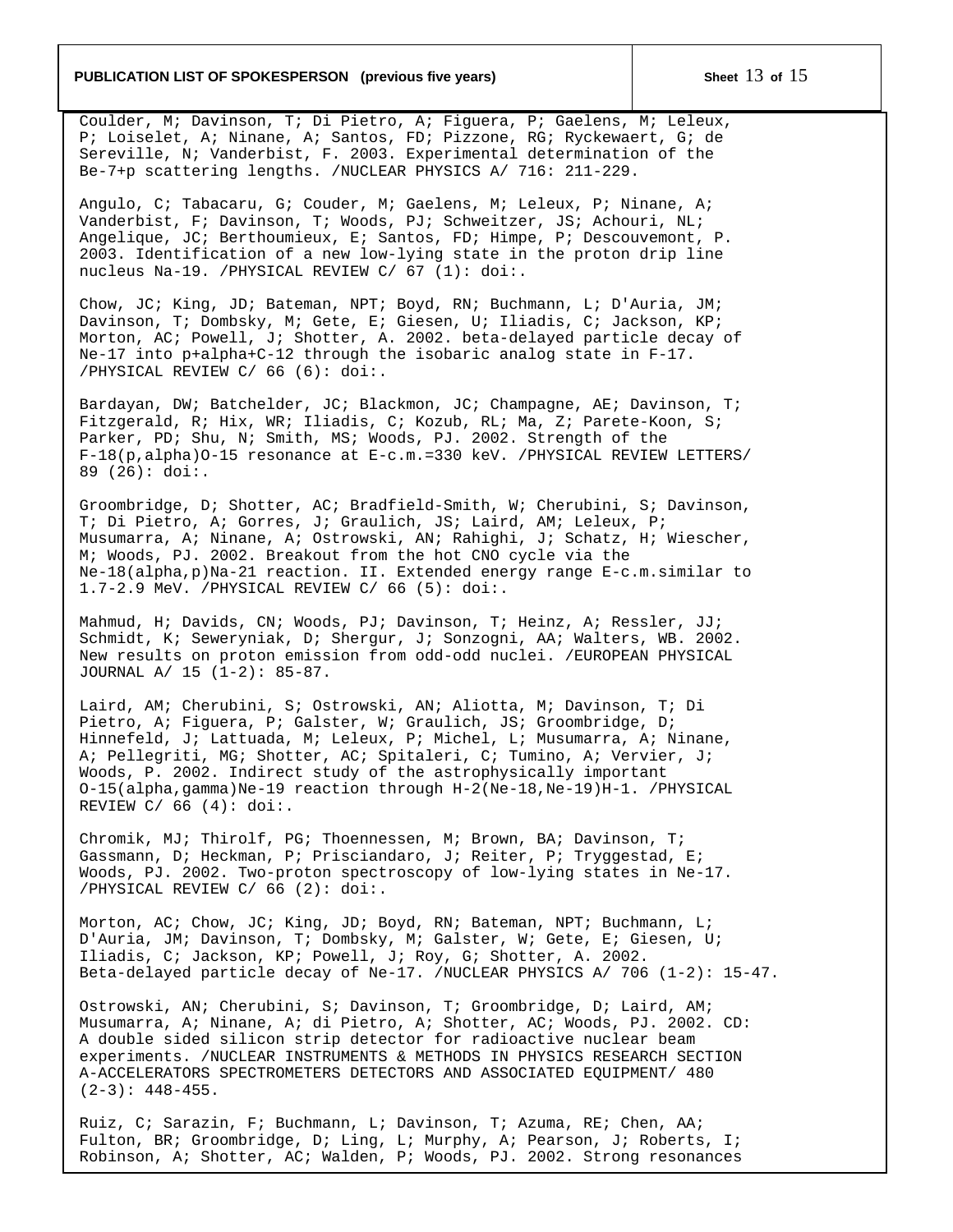#### **PUBLICATION LIST OF SPOKESPERSON** (previous five years) Sheet 14 of 15

in elastic scattering of radioactive Na-21 on protons. /PHYSICAL REVIEW  $C/ 65 (4): doi:$ 

Ruiz, C; Sarazin, F; Buchmann, L; Davinson, T; Azuma, RE; Chen, AA; Fulton, BR; Groombridge, D; Ling, L; Murphy, A; Pearson, J; Roberts, I; Robinson, A; Shotter, AC; Walden, P; Woods, PJ. 2002. Publisher's Note: Strong resonances in elastic scattering of radioactive Na-21 on protons (vol C 65, art no 042801, 2002). /PHYSICAL REVIEW C/ 65 (4): doi:.

Bardayan, DW; Blackmon, JC; Champagne, AE; Dummer, AK; Davinson, T; Greife, U; Hill, D; Iliadis, C; Johnson, BA; Kozub, RL; Lee, CS; Smith, MS; Woods, PJ. 2002. Astrophysically important Si-26 states studied with the Si-28(p,t) Si-26 reaction. /PHYSICAL REVIEW C/ 65 (3): doi:.

Davids, CN; Woods, PJ; Batchelder, JC; Bingham, CR; Blumenthal, DJ; Brown, LT; Busse, BC; Carpenter, MP; Conticchio, LF; Davinson, T; Deboer, J; Freeman, SJ; Hamada, S; Henderson, DJ; Irvine, RJ; Janssens, RVF; Maier, HJ; Muller, L; Page, RD; Penttila, HT; Poli, GL; Seweryniak, D; Soramel, F; Toth, KS; Walters, WB; Zimmerman, BE. 2001. Masses and proton separation energies obtained from Q(alpha) and Q(p) measurements. /HYPERFINE INTERACTIONS/ 132 (1-4): 133-139.

Mahmud, H; Davids, CN; Woods, PJ; Davinson, T; Heinz, A; Poli, GL; Ressler, JJ; Schmidt, K; Seweryniak, D; Smith, MB; Sonzogni, AA; Uusitalo, J; Walters, WB. 2001. Proton radioactivity of La-117. /PHYSICAL REVIEW C/ 6403 (3): doi:.

Di Pietro, A; Figuera, P; Neal, R; Sukosd, C; Amorini, F; Binon, F; Bradfield-Smith, W; Cabibbo, M; Cardella, G; Coszach, R; Davinson, T; Duhamel, P; Emmi, A; Irvine, R; Leleux, P; Mackenzie, J; Musumarra, A; Ninane, A; Papa, M; Pappalardo, G; Rizzo, F; Shotter, AC; Tudisco, S; Vanhorenbeeck, J; Woods, PJ. 2001. Different aspects of nuclear structure and reaction mechanisms in the collision N-13+B-11. /NUCLEAR PHYSICS A/ 689 (3-4): 668-690.

Bardayan, DW; Blackmon, JC; Bradfield-Smith, W; Brune, CR; Chamagne, AE; Davinson, T; Johnson, BA; Kozub, RL; Lee, CS; Lewis, R; Parker, PD; Shotter, AC; Smith, MS; Visser, DW; Woods, PJ. 2001. Destruction of F-18 via F-18(p,alpha)O-15 burning through the E-c.m.=665 keV resonance. /PHYSICAL REVIEW C/ 6306 (6): doi:.

Figuera, P; Dipietro, A; Amorini, F; Cardella, G; Lu, J; Musumarra, A; Papa, M; Pappalardo, G; Pellegriti, MG; Rizzo, F; Tudisco, S; Davinson, T; Mahmud, H; Ostrowski, A; Ruiz, C; Shotter, AC; Angulo, C; Cherubini, S; Ninane, A; Milin, M; Soic, N; Raabe, R. 2001. Fusion reaction studies with RIBs and possible experimental techniques. /PROGRESS IN PARTICLE AND NUCLEAR PHYSICS, VOL 46/ 46: 317-318. \*Book series title:\* PROGRESS IN PARTICLE AND NUCLEAR PHYSICS

Poli, GL; Davids, CN; Woods, PJ; Seweryniak, D; Carpenter, MP; Cizewski, JA; Davinson, T; Heinz, A; Janssens, RVF; Lister, CJ; Ressler, JJ; Sonzogni, AA; Uusitalo, J; Walters, WB. 2001. Proton and alpha radioactivity of Bi-185. /PHYSICAL REVIEW C/ 6304 (4): doi:.

Seweryniak, D; Woods, PJ; Davids, CN; Heinz, A; Sonzogni, AA; Uusitalo, J; Walters, WB; Caggiano, JA; Carpenter, MP; Cizewski, JA; Davinson, T; Ding, KY; Fotiades, N; Garg, U; Janssens, RVF; Khoo, TL; Kondev, FG; Lauritsen, T; Lister, CJ; Reiter, P; Shergur, J; Wiedenhover, I. 2001. Rotational bands in the proton emitter Ho-141. /PHYSICAL REVIEW LETTERS/ 86 (8): 1458-1461.

Habs, D; Kester, O; Sieber, T; Bongers, H; Emhofer, S; Reiter, P; Thirolf, PG; Bollen, G; Aysto, J; Forstner, O; Ravn, H; Nilsson, T;